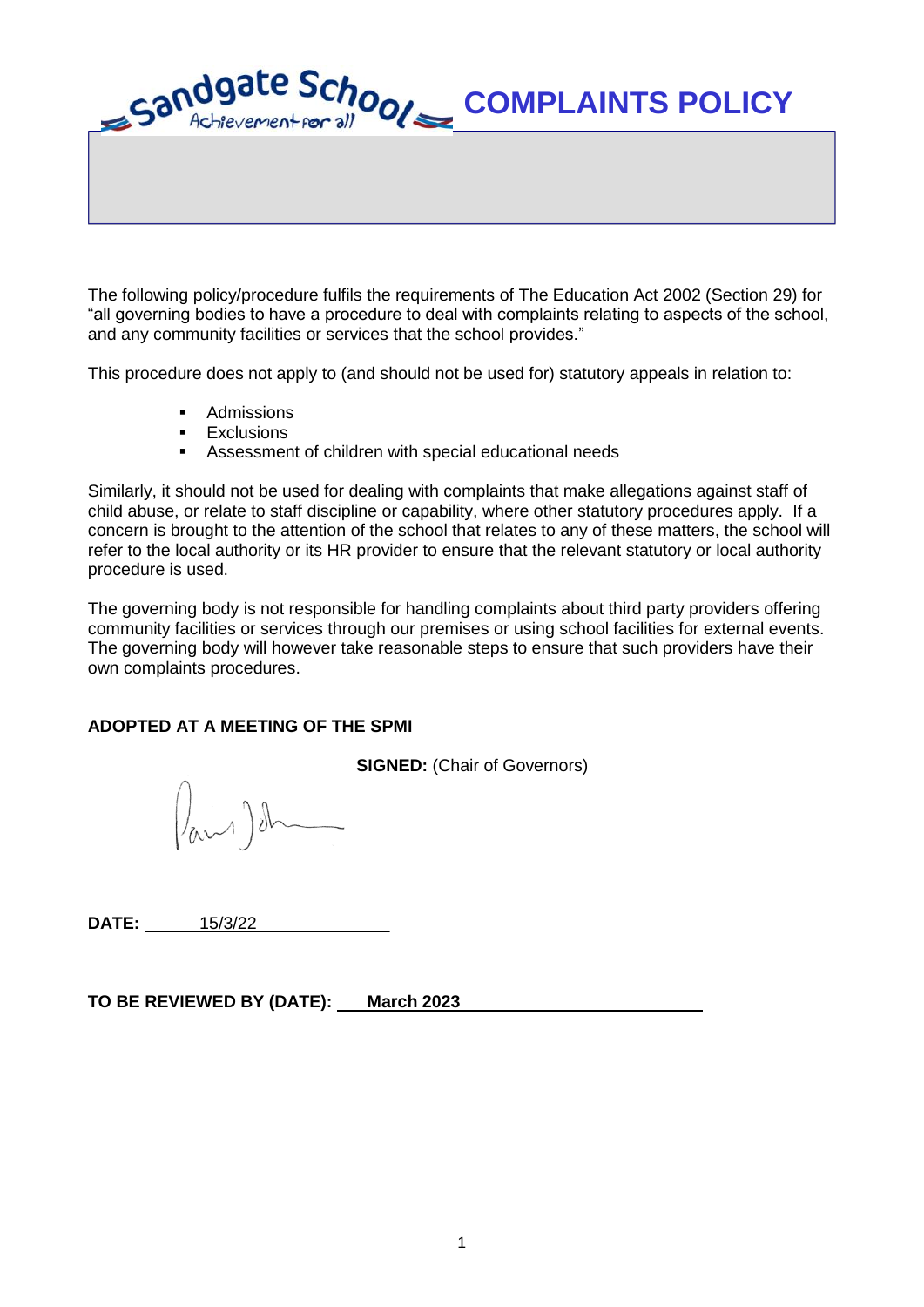

This school is a Rights Respecting school and we support children's entitlement as expressed in the United Nations Convention on the Rights of the Child. The rights which apply to this policy are:

Right 2: Non discrimination Right 3: Best Interests of the child Right 4: Protection of rights Right 5: Parental Guidance Right 13: Freedom of expression Right 23: Children with disabilities Right 28: Right to education Right 29: Goals of education

## EQUALITY IMPACT

This policy considers the entitlement that all staff, students, parents, carers and visitors have an equal right to discuss and question how the school is run and to have their views listened to. It recognises that everyone should be treated fairly whenever a complaint or concern arises and all involved should work collaboratively and in the timescales set out to ensure that matters are dealt with without due stress being placed on any of the people involved.

#### **Who can raise a concern or make a complaint?**

Anyone who has dealings with the school can use this procedure, whether a pupil, a parent or carer, a visitor, a neighbour, or a provider of a service to the school. If you wish to raise a concern or complain on someone else's behalf, the school will usually only deal with this if the person on whose behalf you are complaining is unable to do so for themselves. If this is the case, we may be able to assist you to obtain support from a local advocacy service, such as [People First.](http://www.peoplefirstcumbria.org.uk/)

#### **How will my concern or complaint be handled?**

Our procedure has three stages:

- 1. Responding to concerns
- 2. Investigating complaints
- 3. Appeal to the governing body

At any point in the handling of your complaint, there is also the possibility of a 'resolution' meeting. The school will try to deal with your complaint as quickly as possible. If you have concerns about the time being taken, you should raise this with the Clerk to the governing body.

We expect concerns and complaints to be brought to the attention of the school as quickly as possible. Complaints notified to the school after three months from the date of any incident will usually be ruled 'out of time', unless there are exceptional circumstances. The school may escalate a concern to a complaint in order to speed up the resolution of the issue.

If you report any of the concerns in the list below, we will need to refer to the local authority or other adviser to ensure that the relevant statutory or local authority procedure is used.

- the admission of your child
- the exclusion of your child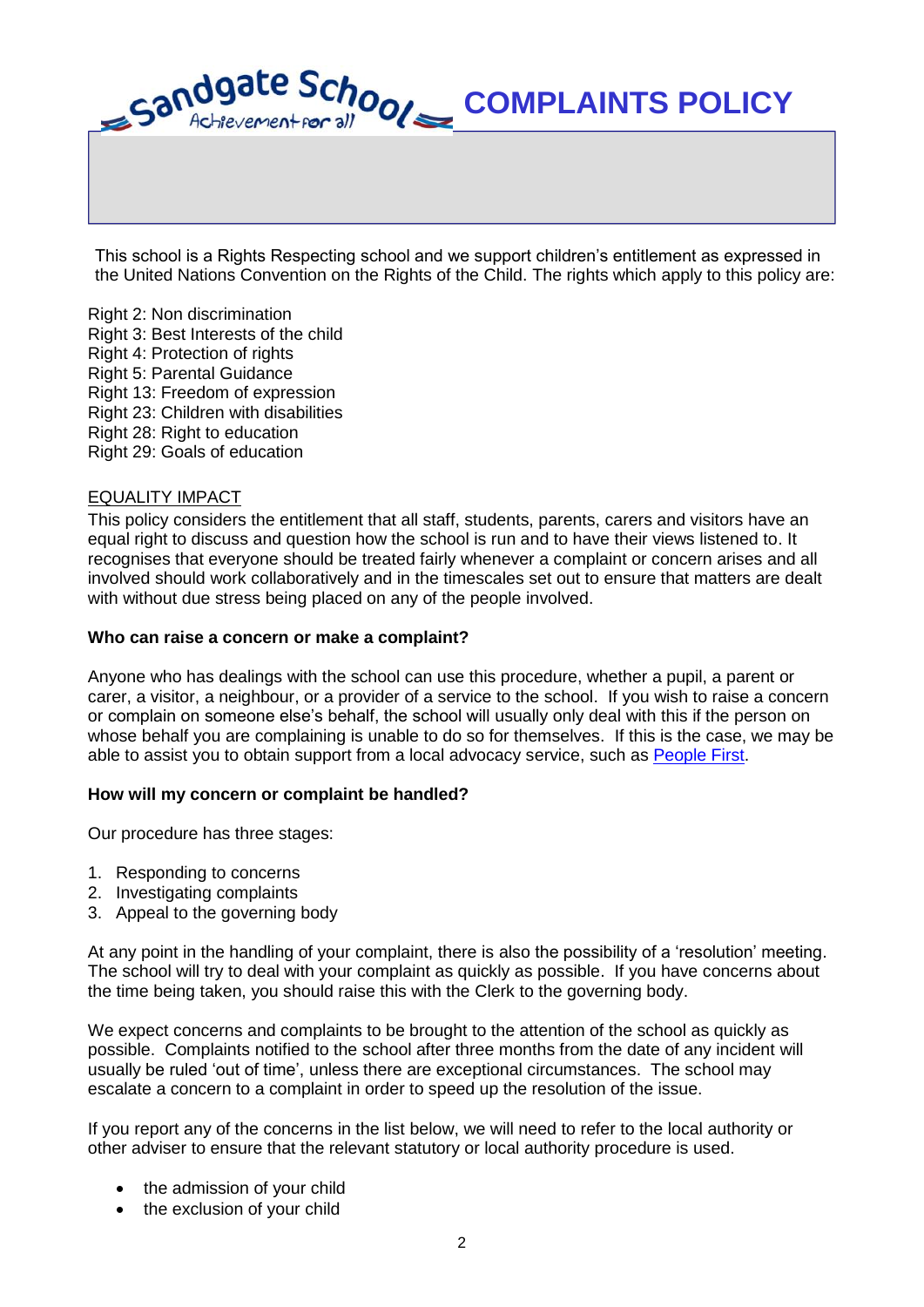local authority processes for assessing children with special educational needs

**COMPLAINTS POLICY**

allegations against staff of child abuse or other disciplinary matters

# 1. Responding to concerns

Sandgate School

If your concern is about something that a person has or has not done, for example a member of staff, the Headteacher, a governor, or a volunteer, you should make an arrangement through the school office to discuss the concern with that person or their manager. If your concern is about an aspect of school practice or policy, you should contact the Headteacher. We want to respond to your concern as quickly as possible, but it may not be possible to arrange an immediate meeting; an appointment within a few days may be necessary. Please do not approach staff while they are 'on duty'.

We can reassure you that most concerns are usually resolved at this stage. We will give you a verbal response, usually within 2 school days, and confirm this in writing.

# 2. Investigating complaints

If you remain dissatisfied by our response to your concern, then you should make a formal complaint in writing to the Headteacher, even if you have already met and discussed the concern. If you need help to set out your complaint in writing, the school will arrange for this for you. All letters should be sent to the school address, marked 'Confidential: for immediate attention'. The Headteacher will arrange for the complaint to be investigated. If your complaint is about the Headteacher, you should contact the Chair of Governors who will arrange for it to be investigated by a nominated member of the governing body. If your complaint is about the Chair of Governors, you should contact the Clerk to the governing body, who will make the arrangement. In all cases,

- state that you are making a complaint
- give specific details
- say what you want the school to do to put things right

The Headteacher, staff member or governor nominated to investigate and respond to your complaint will,

- Contact you and arrange to meet or discuss the complaint and confirm with you, what will be investigated;
- Review any documents and meet with relevant staff and/or witnesses (though governors will not usually interview children);
- Seek and consider independent advice, such as from the local authority;
- Write a response letter with a decision and explain how to make any appeal.

Please be aware that if your complaint alleges misconduct by a member of staff, the school must use a separate procedure which is confidential to the employer and employee. You will not normally be given any details of the outcome and the right of appeal does not apply.

This process should take no longer than 20 school days (from the date the school acknowledges receipt of the complaint. If there is likely to be a delay, the investigator should contact you again to explain why and indicate a new timescale.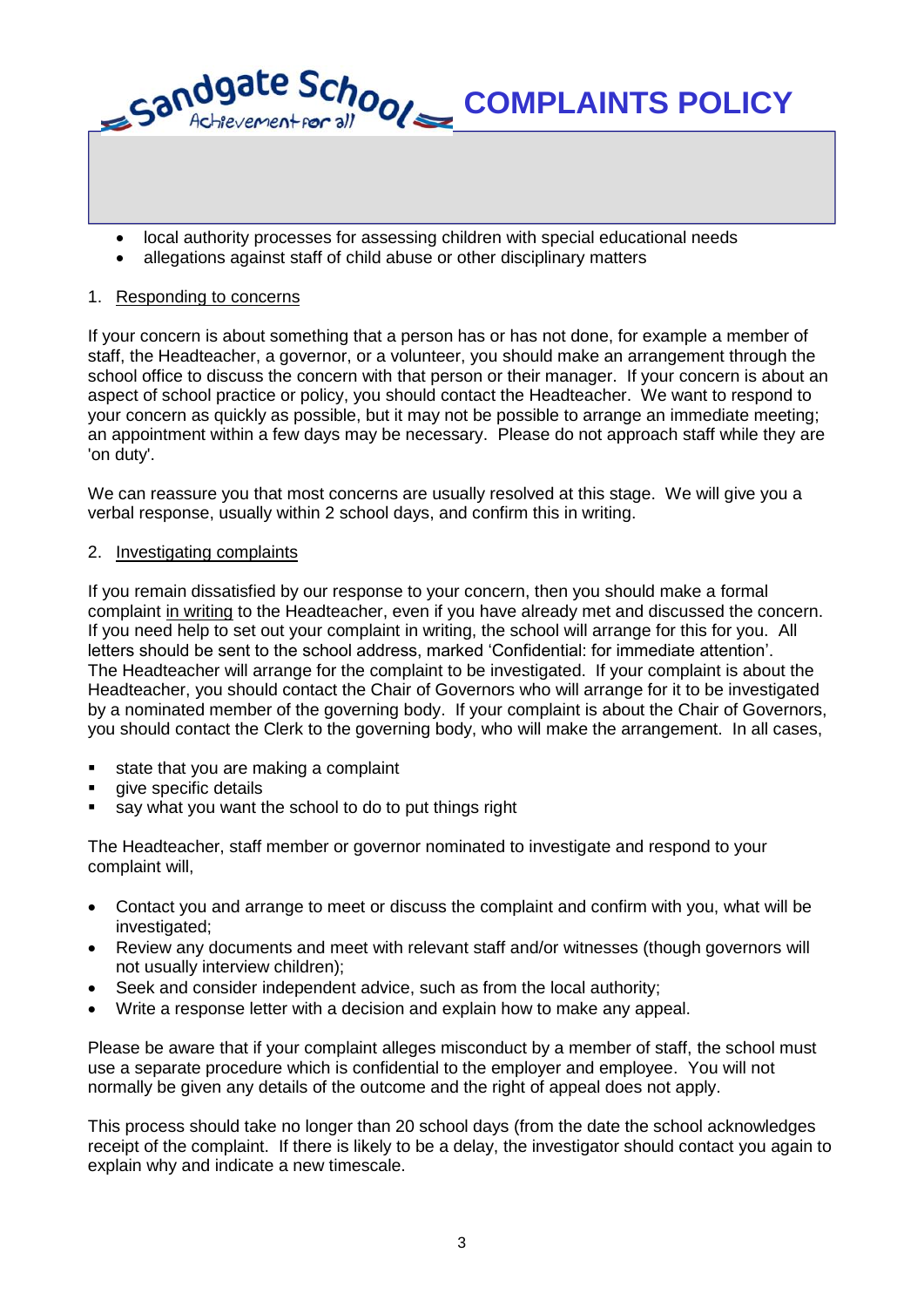

## 3. Appeal to the governing body

If you remain dissatisfied with the outcome of the investigation, you may appeal to the governing body. The Chair of Governors (or the Clerk) will arrange for a panel of governors to consider your appeal. The letter giving the school's decision following the investigation will tell you how to make an appeal. This is usually by writing to the Clerk within 5 school days of the date of the response letter. The governing body will arrange for a panel of three governors to **hear your appeal in person**. After this **hearing**, the panel will notify you of their decision. This will include informing you that the school's procedure has been exhausted and that the matter is now closed. There is no further right of appeal to the school against the decision.

The appeal process should take no longer than 15 school days. If there is likely to be a delay, the Chair of the appeal panel should contact you again to explain why and indicate a new timescale.

## **Resolution meeting**

You may at any time contact the school and ask for a Resolution meeting (and the school may offer a Resolution meeting at any time) which means that the formal investigation and appeal procedure can be suspended and a meeting held to resolve matters informally, usually within 5 school days of the request or offer being made. Should the Resolution meeting fail to resolve the complaint, the investigation or appeal will be resumed

#### **The Secretary of State**

You have a separate right to complain to the Secretary of State if you believe that the governing body has acted unreasonably or is failing to carry out its statutory duties properly. Telephone 0370 000 2288 or go to<https://www.gov.uk/government/organisations/department-for-education>

# **Ofsted**

If your complaint is about a whole school issue, you have a separate right to complain to the Office for Standards in Education (Ofsted). Contact details can be found at [www.ofsted.gov.uk](http://www.ofsted.gov.uk/). Note, however, that Ofsted do not usually consider complaints relating to individual children but they may use the information to bring forward an inspection.

#### **Unreasonable Complainants**

Please see below.

# **Further Information**

For any complaint about the following, contact the local authority on 01228 221234 for advice and information

- an appeal against a decision relating to the admission or exclusion of your child
- an appeal against a local authority decision about your child's special educational needs
- an allegation of child abuse or other criminal offence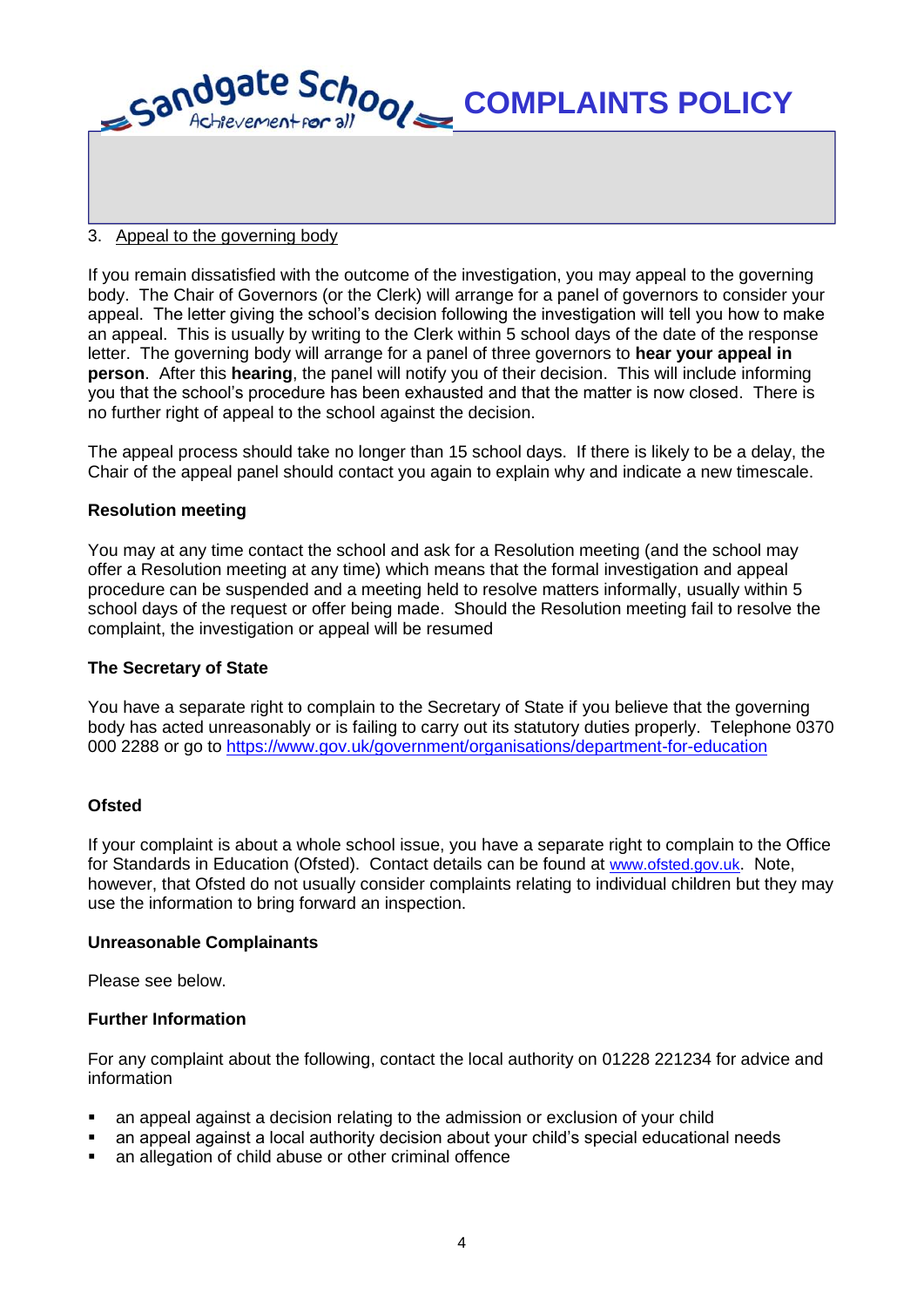

The governing body is not responsible for handling complaints about third party providers offering community facilities or services through our premises or using school facilities for external events. The governing body will however take reasonable steps to ensure that such providers have their own complaints procedures.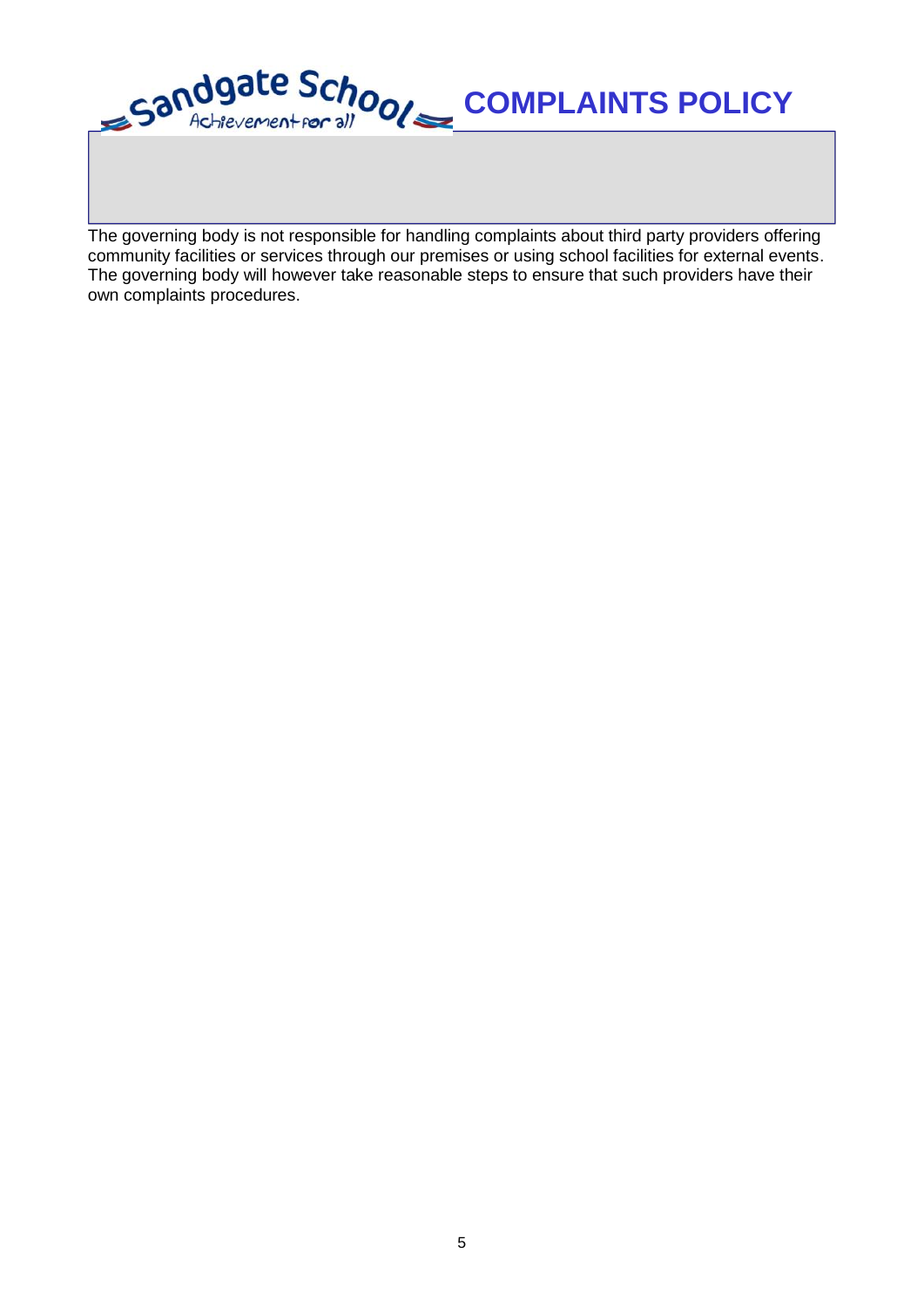Sandgate Schools **COMPLAINTS POLICY**

## **POLICY FOR HANDLING UNREASONABLY PERSISTENT, HARASSING OR ABUSIVE COMPLAINANTS**

Sandgate School is committed to dealing with all complaints fairly and impartially, and to providing a high-quality service to those who complain. We will not normally limit the contact complainants have with the school. However, we do not expect our staff to tolerate unacceptable behaviour and will take action to protect staff from that behaviour, including that which is abusive, offensive or threatening.

Sandgate School defines unreasonable complainants as "those who, because of the frequency or nature of their contacts with the school, hinder our consideration of their or other people's complaints".

A complaint may be regarded as unreasonable when the person making the complaint:

- refuses to articulate their complaint or specify the grounds of a complaint or the outcomes sought by raising the complaint, despite offers of assistance;
- refuses to co-operate with the complaints investigation process while still wishing their complaint to be resolved;
- refuses to accept that certain issues are not within the scope of a complaints procedure;
- insists on the complaint being dealt with in ways which are incompatible with the adopted complaints procedure or with good practice;
- introduces trivial or irrelevant information which the complainant expects to be considered and commented on, or raises large numbers of detailed but unimportant questions, and insists they are fully answered, often immediately and to their own timescales;
- makes unjustified complaints about staff who are trying to deal with the issues, and seeks them replaced;
- changes the basis of the complaint as the investigation proceeds;
- repeatedly makes the same complaint (despite previous investigations or responses concluding that the complaint is groundless or has been addressed);
- refuses to accept the findings of the investigation into that complaint where the school's complaints procedure has been fully and properly implemented and completed including referral to the Department for Education;
- seeks an unrealistic outcome;
- makes excessive demands on school time by frequent, lengthy, complicated and stressful contact with staff regarding the complaint in person, in writing, by email and by telephone while the complaint is being dealt with.

A complaint may also be considered unreasonable if the person making the complaint does so either face-to-face, by telephone or in writing or electronically:

- maliciously;
- aggressively;
- using threats, intimidation or violence;